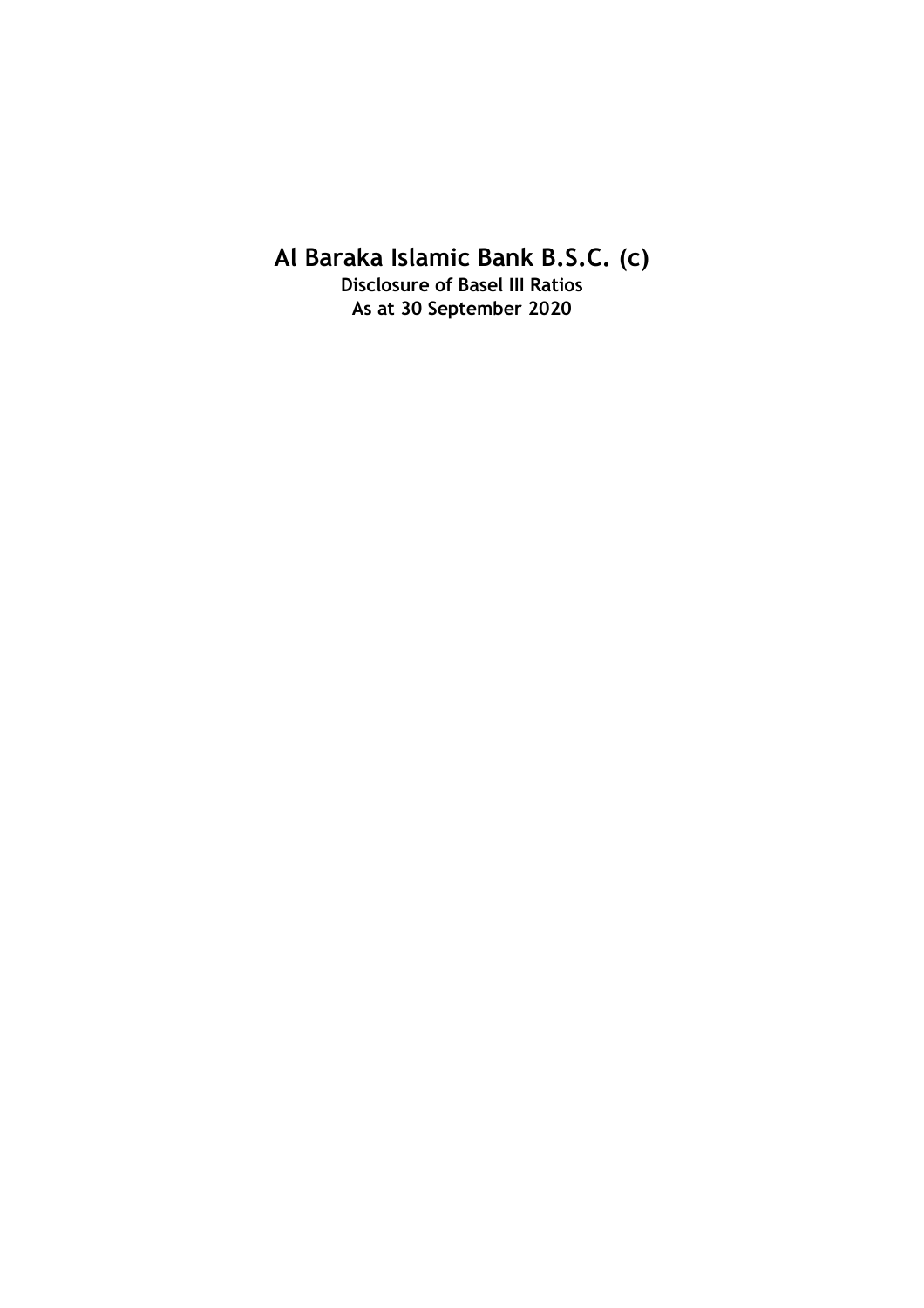## **Al Baraka Islamic Bank B.S.C. (c) Liquidity Coverage Ratio Disclosure As at 30 September 2020**

*BHD'000*

| Liquidity Coverage Ratio (LCR) - Consolidated                                                                                                                                                                                                                                                                                                                                                                  | Factor       | <b>Total</b><br>Amount   | Amount with<br><b>Factor Applied Factor Applied</b> | <b>Amount</b> with<br>Q2 2020 |
|----------------------------------------------------------------------------------------------------------------------------------------------------------------------------------------------------------------------------------------------------------------------------------------------------------------------------------------------------------------------------------------------------------------|--------------|--------------------------|-----------------------------------------------------|-------------------------------|
| <b>Stock of HQLA</b>                                                                                                                                                                                                                                                                                                                                                                                           |              |                          | Q3 2020                                             |                               |
| A. Level 1 assets:                                                                                                                                                                                                                                                                                                                                                                                             |              |                          |                                                     |                               |
| Coins and banknotes<br>Qualified balances with the CBB                                                                                                                                                                                                                                                                                                                                                         | 100%<br>100% | 12,551<br>13,885         | 12,551<br>13,885                                    | 14,484<br>25,036              |
| Debt securities/Sukuk issued by the CBB or the Government of Bahrain                                                                                                                                                                                                                                                                                                                                           | 100%         | 93,032                   | 93,032                                              | 105,343                       |
| Debt securities/Sukuk issued governments of GCC member states and their central banks;<br>Debt securities/Sukuk that can be monetised and issued or guaranteed by sovereigns, central banks, PSEs, IMF, BIS, ECB, EC, or MDBs                                                                                                                                                                                  | 100%<br>100% | 17,612                   | 17,612                                              | 15,994                        |
| Debt securities/Sukuk issued in local currency by sovereign or the country's central bank, where the liquidity risk arises or the banks home country - given a non-0 percent Risk-weight (RW);<br>Debt securities/Sukuk issued in foreign currency by sovereign or central bank that does not exceed the value of the net cash outflow in the foreign currency caused by a stress scenario based on the bank's | 100%         | 50,153                   | 50,153                                              | 37,853                        |
| operations in the country where the liquidity risk arises from - given a non-0 percent RW<br><b>Total level 1 Assets</b>                                                                                                                                                                                                                                                                                       | 100%         | $\sim$                   | 187,233                                             | 198,710                       |
| B. Level 2 assets (maximum of 40 percent Of HQLA)                                                                                                                                                                                                                                                                                                                                                              |              |                          |                                                     |                               |
| 1) Level 2A assets<br>Debt securities/Sukuk that can be issued and liquidated or guaranteed by sovereigns, central banks, PSEs, and qualified MDBs                                                                                                                                                                                                                                                             | Fine<br>85%  | 7,152                    | 6,079                                               | 6,339                         |
| Debt securities/Sukuk qualified for liquidation (including commercial paper)                                                                                                                                                                                                                                                                                                                                   | 85%          | $\sim$                   |                                                     | $\sim$                        |
| Qualified covered bonds                                                                                                                                                                                                                                                                                                                                                                                        | 85%          |                          |                                                     |                               |
| 2) Level 2B assets (maximum of 15 percent of HQLA)<br>Debt securities/Sukuk (including commercial paper) issued by qualified non-financial institutions                                                                                                                                                                                                                                                        | Fine<br>50%  | 2,864                    | 1,432                                               | 1,430                         |
| Qualified common equity shares                                                                                                                                                                                                                                                                                                                                                                                 | 50%          | 1,485                    | 743                                                 | 614                           |
| Total level 2 Assets (1+2)                                                                                                                                                                                                                                                                                                                                                                                     |              |                          | 8,254                                               | 8,383                         |
| <b>Total value of stock of HQLA</b>                                                                                                                                                                                                                                                                                                                                                                            |              |                          | 195,487                                             | 207,093                       |
| <b>Cash Outflows</b>                                                                                                                                                                                                                                                                                                                                                                                           |              |                          |                                                     |                               |
| A1. Retail Mudaraba, Wakala and Reverse Murabaha Deposits<br>Demand deposits and term deposits (maturity within 30 days)                                                                                                                                                                                                                                                                                       |              |                          |                                                     |                               |
| Stable deposits; and                                                                                                                                                                                                                                                                                                                                                                                           | 3%           | 87,708                   | 2,631                                               | 2,353                         |
| Less stable - retail deposits<br>Retail and Small Business Customers demand and fixed deposits (for overseas branches and subsidiaries)*                                                                                                                                                                                                                                                                       | 10%          | 198,202                  | 19,820                                              | 18,565                        |
| B. Unsecured Wholesale Mudaraba, Wakala and Reverse Murabaha Funding<br>1) Small business customer deposits:                                                                                                                                                                                                                                                                                                   |              |                          |                                                     |                               |
| Less stable deposits                                                                                                                                                                                                                                                                                                                                                                                           | 10%          | 42,785                   | 4,278                                               | 3,935                         |
| Term deposits with remaining maturity over 30 days                                                                                                                                                                                                                                                                                                                                                             | 0%           | 3,516                    |                                                     |                               |
| [2] Operational deposits generated by clearing, custody, and cash management:                                                                                                                                                                                                                                                                                                                                  | 25%          | $\sim$                   |                                                     | $\sim$ $-$                    |
| [3) Deposits from non-financial institutions, sovereign, central banks, multilateral<br>development banks, PSEs, and Bahrain's Social Insurance Organization and<br>GCC PIFs where PIF is a controller of the bank.                                                                                                                                                                                            | 40%          | 126,641                  | 50,657                                              | 48,448                        |
| [4] Deposits from Financial Institutions and other legal entity corporations.                                                                                                                                                                                                                                                                                                                                  | 100%         | 96,238                   | 96,238                                              | 114,879                       |
| C. Secured Funding                                                                                                                                                                                                                                                                                                                                                                                             |              |                          |                                                     |                               |
| Backed by level 1 assets or with central banks                                                                                                                                                                                                                                                                                                                                                                 | 0%           | 5,852                    |                                                     | $\sim$                        |
| Backed by level 2A assets<br>Secured funding transactions with domestic sovereign, PSE's or multilateral development banks that are not baked by level 1 or 2A assets                                                                                                                                                                                                                                          | 15%<br>25%   | $\sim$                   |                                                     | $\sim$<br>$\sim$              |
| Backed by other level 2B assets                                                                                                                                                                                                                                                                                                                                                                                | 50%          | $\sim$                   |                                                     | $\sim$                        |
| All others                                                                                                                                                                                                                                                                                                                                                                                                     | 100%         |                          |                                                     |                               |
| D. Other Cash Outflow<br>Net Shari'a-compliant hedging contract cash outflow                                                                                                                                                                                                                                                                                                                                   | 100%         | $\sim$                   |                                                     | 64                            |
| Asset-backed securities, covered sukuks, and other structured financing instruments<br>Asset-backed commercial sukuk, securities investment vehicles, and other similar financing tool                                                                                                                                                                                                                         | 100%<br>100% |                          |                                                     | $\sim$                        |
| Committed: credit and liquidity facilities given by bank to:                                                                                                                                                                                                                                                                                                                                                   |              |                          |                                                     |                               |
| Retail and small business customers, including credit cards (from amount not used)<br>Non-financial corporates, sovereigns and central banks, PSEs and multilateral development banks (from amount not used) - Credit                                                                                                                                                                                          | 5%<br>10%    | 4,308<br>628             | 215<br>63                                           | 192<br>26                     |
| Non-financial corporates, sovereigns and central banks, PSEs and multilateral development banks (from amount not used) - Liquidity                                                                                                                                                                                                                                                                             | 30%          | $\sim$                   |                                                     | $\sim$                        |
| Banks subject to prudential supervision (from amount not used)<br>Other financial institutions (including securities firms and insurance firms) (from amount not used) - Credit                                                                                                                                                                                                                                | 40%<br>40%   |                          |                                                     |                               |
| Other financial institutions (including securities firms and insurance firms) (from amount not used) - Liquidity<br>Other legal entities (from amount not used)                                                                                                                                                                                                                                                | 100%<br>100% | $\sim$                   |                                                     | $\sim$                        |
| <b>Other Contingent Funding Obligations:</b>                                                                                                                                                                                                                                                                                                                                                                   |              |                          |                                                     |                               |
| Guarantees, LCs, revocable credit and liquidity facilities, non-contractual commitments<br>Customer short positions that are covered by other customers' collateral                                                                                                                                                                                                                                            | 5%<br>50%    | 151,108<br>$\sim$        | 7,555                                               | 9,790<br>$\sim$               |
| Increased liquidity needs related to the potential for valuations changes on posted collateral<br>Other contractual cash outflows                                                                                                                                                                                                                                                                              | 20%<br>100%  | 2,890                    | 2,890                                               | 328                           |
| <b>Total Cash Outflow</b>                                                                                                                                                                                                                                                                                                                                                                                      |              |                          |                                                     |                               |
|                                                                                                                                                                                                                                                                                                                                                                                                                |              |                          | 184,349                                             | 198,580                       |
| <b>Cash Inflows</b><br>A. Secured lending transactions backed by the following asset category                                                                                                                                                                                                                                                                                                                  |              |                          |                                                     |                               |
| Level 1 assets                                                                                                                                                                                                                                                                                                                                                                                                 | 0%           | $\sim$                   | $\sim$                                              | $\sim$                        |
| Level 2A assets<br>Level 2B assets                                                                                                                                                                                                                                                                                                                                                                             | 15%<br>50%   | $\sim$                   |                                                     | $\sim$                        |
| Margin lending backed by all other collateral<br>Other collateral                                                                                                                                                                                                                                                                                                                                              | 50%          |                          |                                                     |                               |
|                                                                                                                                                                                                                                                                                                                                                                                                                | 100%         | $\overline{\phantom{a}}$ |                                                     |                               |
| B. Committed facilities - credit and liquidity facilities given to banks                                                                                                                                                                                                                                                                                                                                       | 0%           |                          |                                                     | $\sim$                        |
| C. Other inflows by<br>Retail and small business customer                                                                                                                                                                                                                                                                                                                                                      | 50%          | 3,481                    | 1,740                                               | 790                           |
| Non-retail customers:                                                                                                                                                                                                                                                                                                                                                                                          |              |                          |                                                     |                               |
| 1. Financial institutions and central banks<br>2. Non-financial institutions                                                                                                                                                                                                                                                                                                                                   | 100%<br>50%  | 132,993<br>8,027         | 132,993<br>4,013                                    | 145,149<br>6,570              |
| Operational deposits held at other financial institutions                                                                                                                                                                                                                                                                                                                                                      | 0%           | 3,933                    |                                                     | $\sim$                        |
| D. Other net Shari'a-compliant hedging contract cash inflows; and                                                                                                                                                                                                                                                                                                                                              | 100%         | 352                      | 352                                                 | 100                           |
| E. Other contractual cash inflows                                                                                                                                                                                                                                                                                                                                                                              | 100%         | 16,232                   | 16,232                                              | 7,178                         |
| <b>Total Cash Inflows</b>                                                                                                                                                                                                                                                                                                                                                                                      |              |                          |                                                     |                               |
|                                                                                                                                                                                                                                                                                                                                                                                                                |              |                          | 155,330                                             | 159,787                       |
| Net cash outflow = total cash outflow - total cash inflow or lowest value (75 percent of total cash outflow)                                                                                                                                                                                                                                                                                                   |              |                          | 46,087                                              | 49,645                        |

The Liquidity Coverage Ratio (LCR) is aimed at assessing the Bank's ability to meet the liquidity requirements in the short term (1 month), and must be maintained at/or above the minimum regulatory limit of 100% at all times. The Bank's quarterly average of daily consolidated LCR as of Q3 2020 stood at 424% and the above are the details of the daily averages computed throughout the quarter (including Itqan capital and Al Baraka Bank *Pakistan) as compared to Q2 2020. It is worth noting that in light of the COVID-19 pandemic, the CBB has introduced relaxed regulatory limits which temporarily require maintaining a minimum LCR of 80%.*

Al Baraka Islamic Bank maintains ~BHD 195 million (post-haircut) as HQLA versus an average net cash-outflow of ~BHD 46 million. Furthermore, the daily average LCR for the month of September 2020 was 439% on a *consolidated basis, and 701% on a solo basis. Debt securities/ Sukuk issued by the CBB and government of Bahrain formed the major portion of the Bank's HQLA.*

## *General Disclosures:*